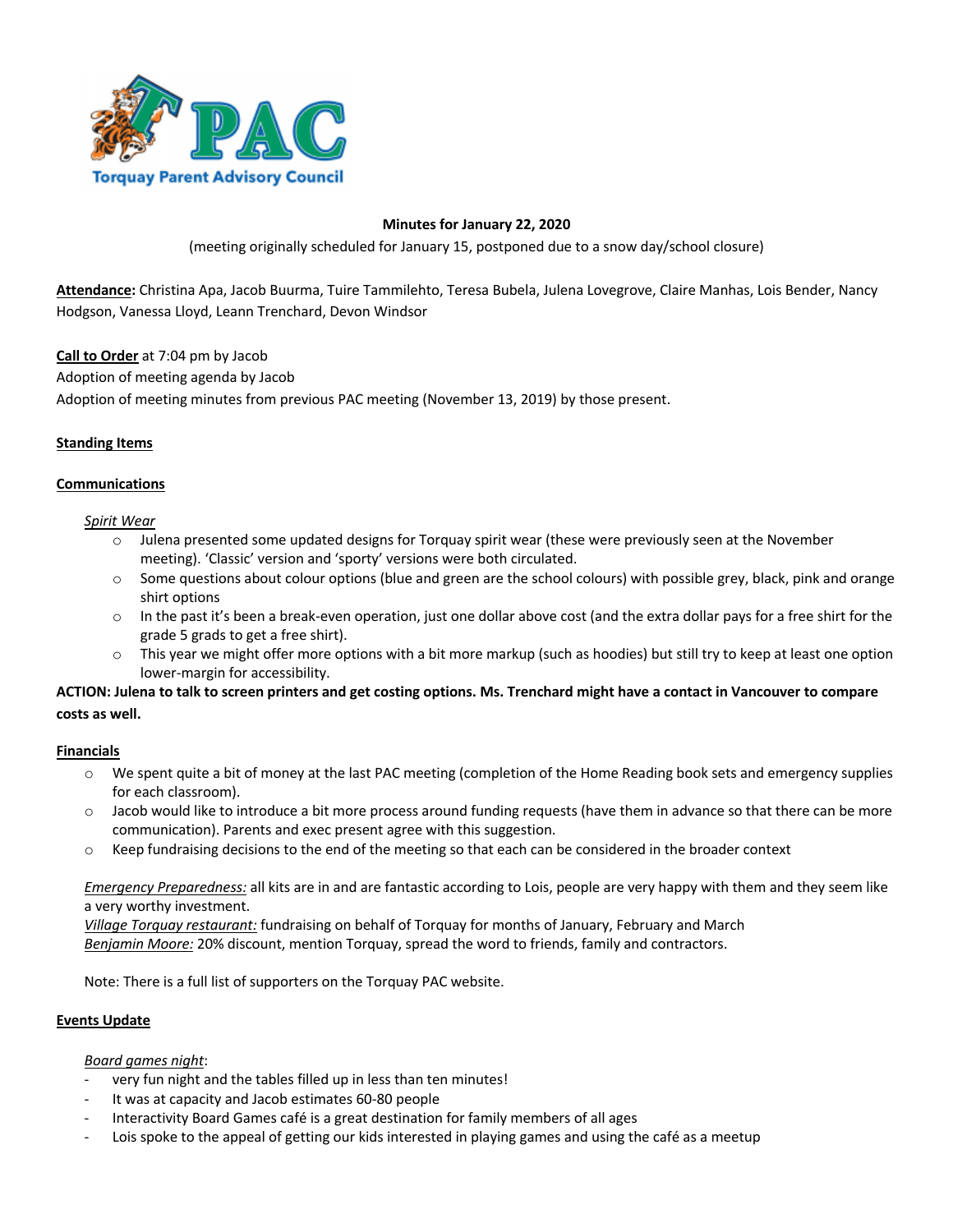*Parent Ed nights:* Caren has been working on this on behalf of Torquay, **Shannon Husk (Social Media and how it affects our kids). February 27, 7pm-8:30pm via EventBrite and via the Torquay PAC website.** It was very well received last year and we will make a bigger push to promote it closer to the time.

*Volunteer Drivers Pool:* we are hoping to add parents to the running list (Claire Manhas volunteers to be added).

## *Spring Fair*

 $\circ$  Teresa reports on behalf of the organizing committee that there have been two meetings so far and several plans drafted for how the fair can proceed in terms of games, food options, inflatables etc. Devon Windsor reports specifically about a gaming application for 50/50 tickets and a raffle.

Key questions from the organizers:

- 1. *Date of this year's fair?* **Friday May 22 and Friday May 29** are suggested, Lois checks the school calendar and there are no obvious conflicts with either date. May 22 would follow the long weekend so it would be a short week, is that problematic? We can also promote the fair at the Welcome to Kindergarten event (May 21) and in the packages.
- 2. *Amount of emphasis on fundraising vs community building?* The organizing committee is not able to take on a silent auction this year and they suggest we move the auction online and put more time and resources into it on non-spring fair years. Devon speaks to the logistics involved in doing two 50/50 draws (we have a gaming account already so this would be straightforward to do).
- 3. *Support from Torquay staff?* In the past the BBQ has been run by Torquay staff. Lois will discuss this with staff on behalf of the committee. Division baskets will be created/raffled so teachers will need to organize these with their classes. Challenges between divisions as an extra fundraiser (are teachers interested in participating?).
- Committee is wondering if there are any other items in storage at the school (such as signs, game items etc)?
- Julena has signage from last year's fair that she will pass along.

**ACTION: Ms. Trenchard will check on what might be in storage from previous years. Lois will follow up with staff regarding their support. Thursdays work to meet with Lois and Leann to further discuss dates and staff involvement, Teresa will follow up.**

#### **Administration Report**

*Strategic planning review:* our district is currently in the midst of a strategic review from key stakeholders (CUPE groups, staff, admin, PAC groups). This happens every three years and Lois briefed the group on how it is proceeding.

- Four goals currently identified with some additional sub-goals
- Lois has conferred already with Torquay staff (groups each took one of the goals for around 20 minutes and provided input)
- She would like to see if parents might be interested in having a similar meeting to discuss the four goals? Interested parents could write down some ideas and contribute to district planning and this input will set the tone for how the district proceeds.
- It would need to happen by next week, so is somewhat time sensitive.
- Parents present feel there would be wider interest in participating if it was email based or take-away (or an online form?) rather than an in-person brainstorming session
- Jacob offered to try doing something that parents could complete electronically

# **ACTION: Jacob to confer with Lois re: an online/electronic form for parental input.**

*Proposal for updated audio/visual system:* Lois further expanded on the proposal she presented at the last PAC meeting re: updating the audio/visual equipment in the Torquay gym.

- We have good sound currently but staff are challenged by the difficulties in using the current equipment (both set up and operation).
- Fortunately this year we have a staff member (Mr. Purnell) who has prior experience as a DJ and has been helping with setup for assemblies. But, we need a long-term solution so all staff can access/use the sound system. Right now nothing can happen "on the fly" as it takes time and specific people to use the equipment.
- It is not a matter of just training staff to use the existing equipment as that would still leave the issue of portability of the speakers (size/weight), set up time, and the safety and organization of so many cords/cables
- Of the five schools Lois has been at, Torquay's system is the least functional and this is a limiting factor for performances, assemblies, presentations and regular class use. She would like to see a system that includes: